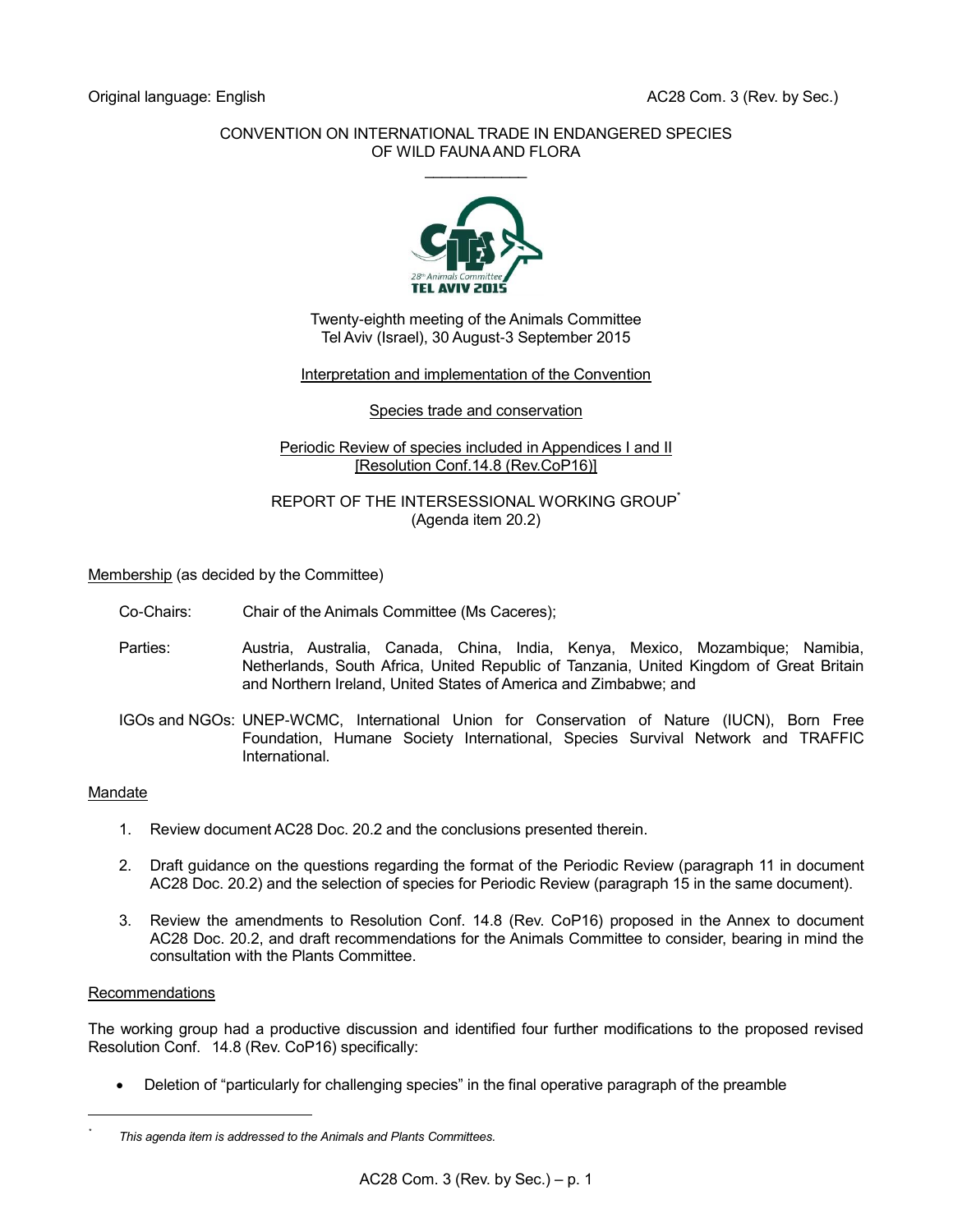- Replacing "request that UNEP World Conservation Monitoring Centre" with "undertake or appoint consultants to" in operative paragraph b) i)
- Replacing "the need to" with whether they support a in operative paragraph d)
- Addition of "ideally" in operative paragraph e); and
- Introduction of new operative paragraph h) and the new language in paragraph h) ii)

The working group recommends the Animals Committee adopt the following recommendation:

The Animals Committee agrees to the following modifications to Resolution Conf. 14.8 (Rev. CoP16) (*Periodic review of species included in Appendices I and II*), and recommends its transmission to the Plants Committee and submission to the 17th Conference of Parties for adoption.

#### **Proposed revisions to Resolution Conf. 14.8 (Rev. Cop16)**

*Proposed new language is in underline font, moved language is in double underline font, and deleted language is in strikeout font.* 

RECOGNIZING the fundamental principles of Article II of the Convention and that there is a need to conduct periodic reviews of species listed in Appendices I and II to ensure that species are appropriately listed, based on current biological and trade information;

REAFFIRMING that Resolution Conf. 11.1 (Rev. CoP16) on *Establishment of Committees*, in Annex 2, paragraph h) under 'RESOLVES', directs the Animals and Plants Committees to undertake a periodic review of animal or plant species included in the CITES Appendices;

ACKNOWLEDGING that, in undertaking a periodic review, the Scientific Committees are mandated to provide advice and recommendations to the Conference of the Parties and it is the responsibility of the Conference of the Parties to take decisions as they deem appropriate.

ACKNOWLEDGING that Resolution Conf. 9.24 (Rev. CoP16) on *Criteria for amendment of Appendices I and II*, establishes criteria to ensure that decisions to amend the Convention's Appendices are founded on sound and relevant scientific information and that, to monitor the effectiveness of protection offered by the Convention, the status of species included in Appendices I and II should be regularly reviewed;

ACKNOWLEDGING that a successful completed periodic review of a species consists of an objective evaluation by the Animals and Plants Committees of a species listed on Appendix I or II and may result in a recommendation to amend Appendix I or II, or equally may result in advice a recommendation that the Appendix under which the species is currently listed properly reflects its conservation needs and the species should be retained as listed;

RECOGNIZING that the periodic review process provides advice to Parties on the scientific basis underlying the Convention, can guide Parties in the implementation of the Convention and can provide valuable information to support range States' conservation and management actions for the species evaluated.

FURTHER recognizing that the periodic review process also facilitates open and constructive dialogue amongst range States and importing countries, and at meetings of the Animals and Plants Committees, particularly for challenging species.

## **THE CONFERENCE OF THE PARTIES TO THE CONVENTION**

AGREES that the Animals and Plants Committees shall conduct a periodic review of species listed in Appendix I and II, seeking information, participation and support from the range States. The regional representatives of the Animals and Plants Committees shall seek assistance from range States within their region to support the taxon reviews;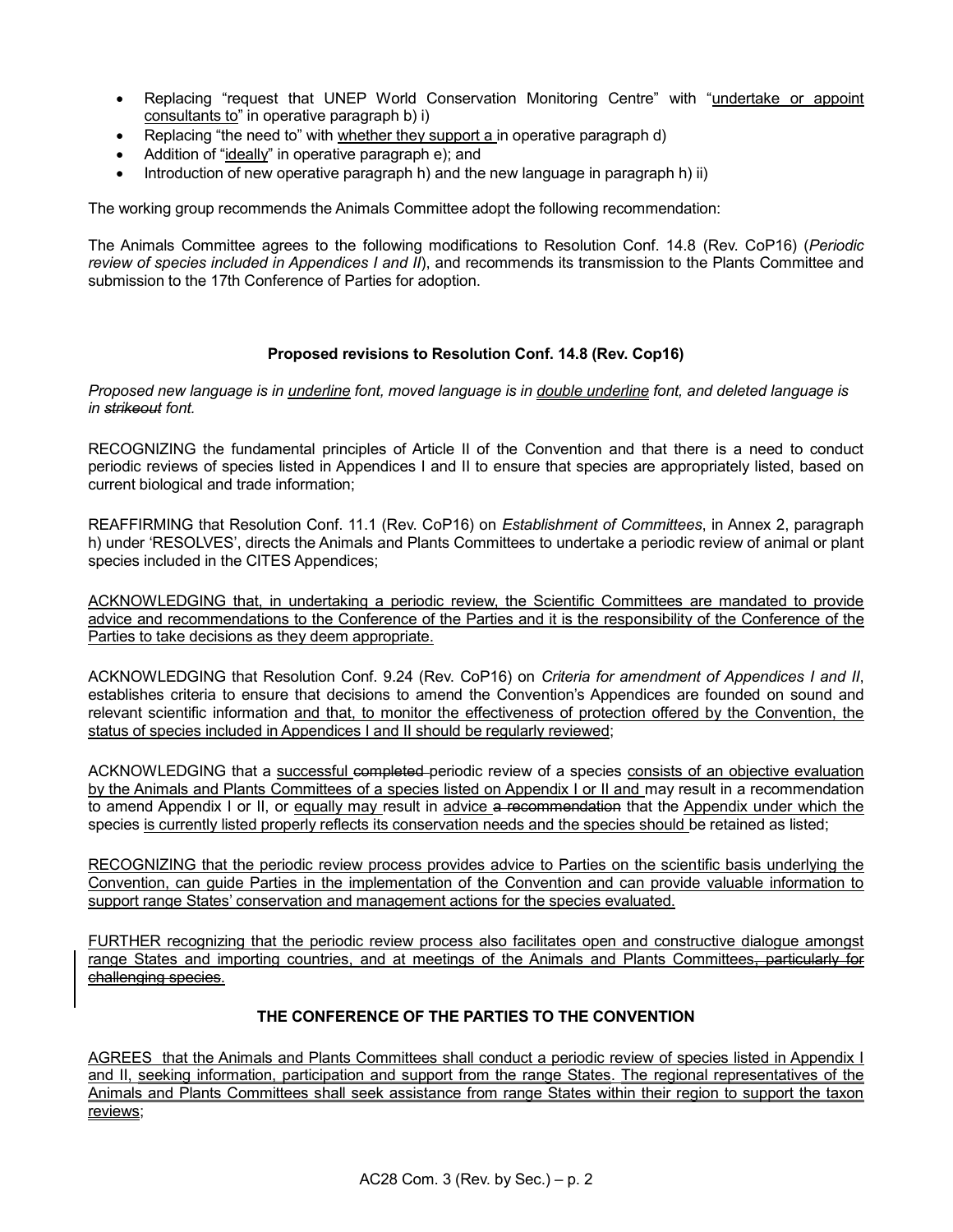FURTHER AGREES to the following: that the review will be conducted in accordance to the following process:

a)The Animals and Plants Committees should share their experience, especially during joint meetings, regarding the undertaking of periodic reviews of taxa included in the Appendices (including financing of reviews, processes, format and outputs);

a) Normally, after every second meeting of the Conference of the Parties, the Animals and Plants Committees shall establish a schedule for the Periodic Review of the Appendices and identify a list of taxa they propose to review during the next two intersessional periods–between meetings of the Conference of the Parties (CoP). The list should be established at the first meetings of the Committees after the meeting of the CoP that initiates the review period;

c)The Animals and Plants Committees are strongly encouraged to follow the following guidelines:

i)b) It is strongly encouraged that the Animals and Plants Committees, in consultation with the UNEP World Conservation Monitoring Centre, shall select a practical subset of CITES flora or fauna taxonomic entity or entities for analysis using the process outlined in the Annex to the present Resolution;

i) the Secretariat shall, subject to availability of funding, undertake or appoint consultants to request that UNEP-World Conservation Monitoring Centre undertake the assessment outlined in the Annex and prepare the resulting outputs for consideration by the Scientific Committees at their first meeting after the meeting of the Conference of the Parties that initiates the review period (Note: if no funding is available, the Secretariat shall inform the Parties and the Scientific Committee Chairs);

ii) the following taxa should not be considered for review;

A. species that were the subject of listing proposals at the previous three meetings of the CoP (whether or not the proposals were adopted);

B. species subject to ongoing reviews, under the Review of Significant Trade [Resolution Conf. 12.8 (Rev. CoP13)], or periodic reviews conducted within the last 10 years; or

C. species subject to other reviews targeted by valid Decisions and Resolutions of the CoP; and

D. species for which it is clear that there has been no change in the status, range or trade and for which there is no possibility to need to amend the Appendices;

iii) the selected taxonomic entity or entities shall be assessed using the process outlined in the Annex to the present Resolution; and

 $\overline{iv}$ iii) outputs resulting from the assessment conducted in accordance with the Annex shall contain the following information in summary tables that include:

A. a summary of trade data since the initial inclusion of that taxon in the Appendices;

B. current conservation status, including the IUCN category of the species, if assessed;

C. current listing in the CITES Appendices, criteria under which it was listed (if known), date of first listing; and

D. the distribution of the species (range States);

d)c) From the resulting summary tables, At the first meetings of the Committees after the meeting of the CoP that initiates the review period and based on the outputs prepared in paragraph b) above, the Animals and Plants Committees will identify the list of taxa to be reviewed considered for periodic review;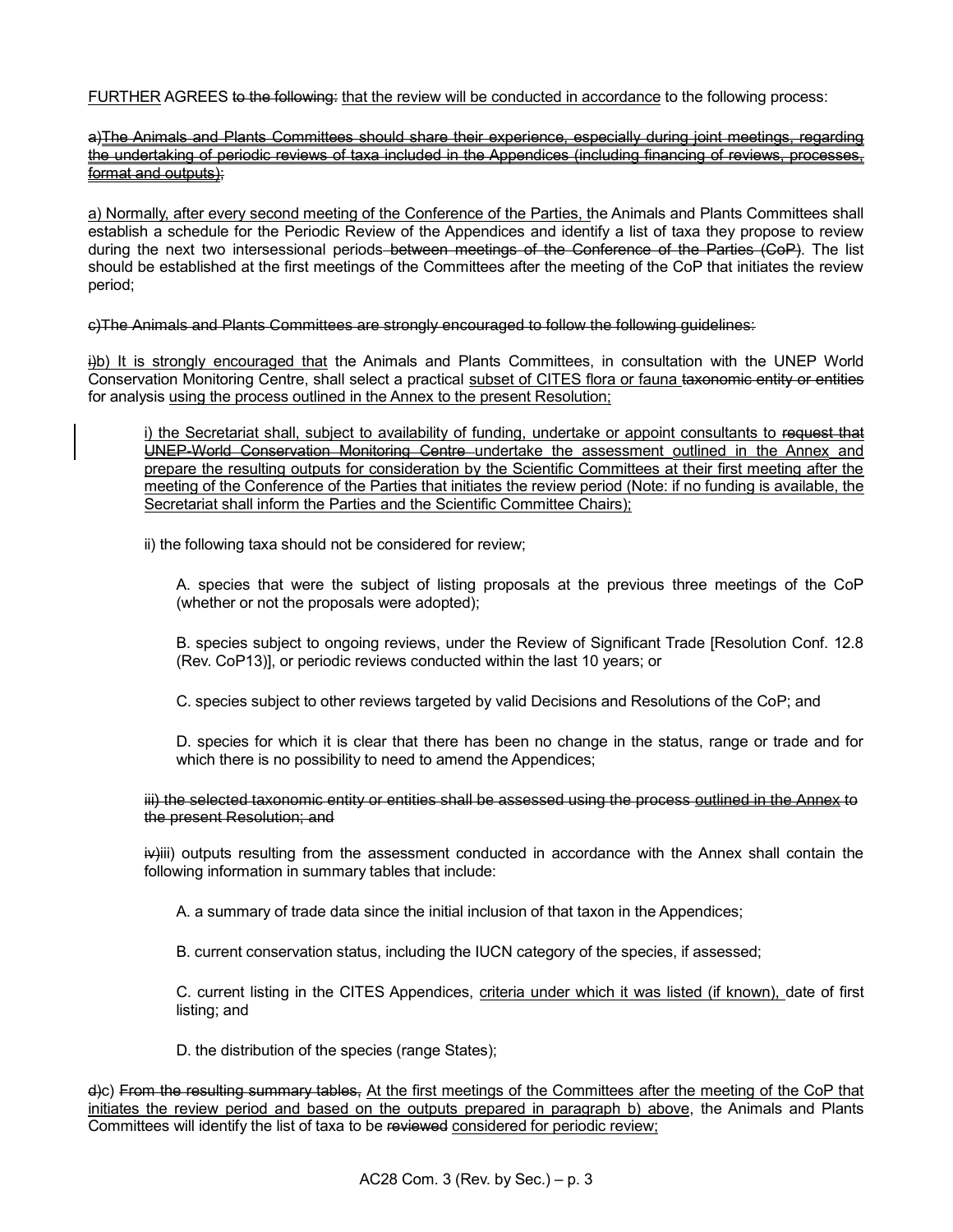e)d) The Secretariat shall send a copy of the proposed list of taxa to be reviewed to all Parties, and request Range States of the taxa to comment within 60 days on whether they support a the need to-review the taxa and express their interest in undertaking the reviews. The responses shall be relayed by the Secretariat to the Animals or Plants Committee. If no volunteer offers to undertake a review within two intersessional periods between CoPs, those taxa shall be deleted from the list of species to be reviewed;

f) The Animals and Plants Committees shall conduct or organize the reviews responsibly, seeking information, participation and support from the range States. The regional representatives of the Animals and Plants Committees shall seek assistance from range States within their region to support the taxon reviews:

g) The Animals and Plants Committees and Parties are encouraged to undertake the following in order to facilitate periodic reviews:

i) collaborate with university graduate students, including those from the CITES Master's Programme at the International University of Andalusia;

ii) collaborate with other non-Party reviewers including species experts such as IUCN-SSC Specialist Groups;

iii) utilize readily available information on species' conservation status from organizations (e.g. IUCN, BirdLife, etc.) and Parties;

iv) seek financial support for reviews, including from importing countries, as appropriate; and

v) increase communication between the Chairs of the Animals and Plants Committees and suggest coordination with Parties when animal and plant species' ranges overlap;

h) The Chair of the Animals and Plants Committees shall keep the Standing Committee informed about the conduct of periodic reviews, noting that Standing Committee approval is not required to initiate the process;

 $\ddot{\theta}$ ) Each review (ideally in the format of a proposal used to amend the Appendices) is to be submitted as a working document to the Animals or Plants Committee for review, clearly specifying the recommendation with reference to the criteria in Resolution Conf. 9.24 (Rev. CoP16). The Secretariat shall notify the relevant range States of these working documents in advance of the meeting of the Committee;

f) The Animals or Plants Committees may also evaluate reviews undertaken independently by Parties and submitted for their consideration;

g) Based on the information as per e) above, the Animals or Plants Committee is to make a recommendation on whether it would be appropriate to retain a taxon in the Appendix in which it is currently listed, transfer a taxon from one Appendix to another, or to delete a taxon from the Appendices; and

h) The Animals or Plants Committee shall draft its recommendation with reference to the criteria in Resolution Conf. 9.24 (Rev. CoP16). The Committee shall report its conclusions to the Conference of the Parties and to the Secretariat for provision to the range State(s) for the species reviewed.

i) In the event that the Committee recommends a change in the CITES listing status for the species reviewed:

i) the Secretariat shall invite the range State(s) of the species reviewed to submit a proposal to the next Conference of the Parties;

ii) if no range State expresses a willingness to submit the proposal, the Secretariat may request the Depository Government to submit it as specified in Resolution Conf. 11.1 (Rev. CoP16) and to include the comments of the range States in the supporting statement, if so requested by the Animals or Plants Committee;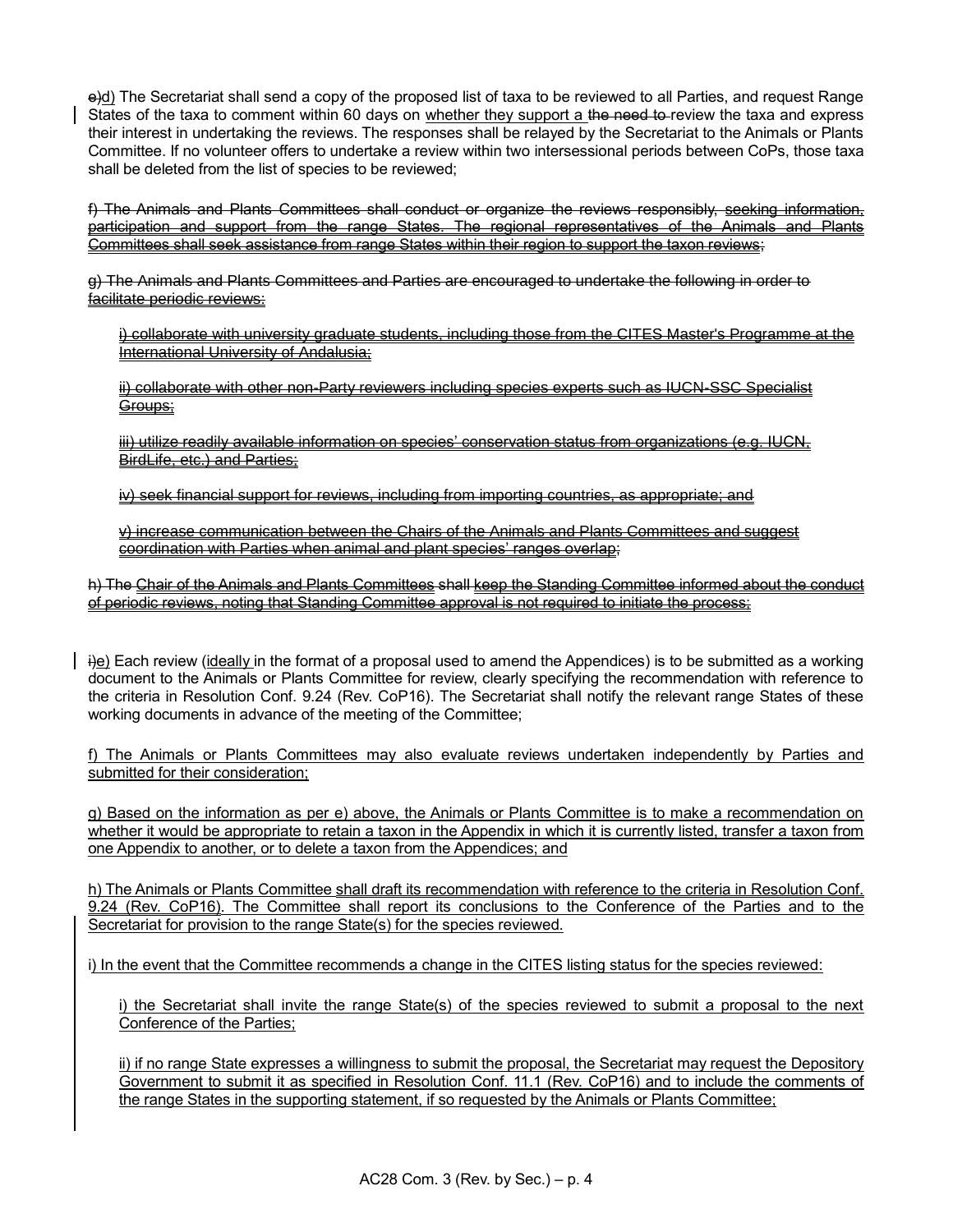j)In cases where a review indicates, and the Animals or Plants Committee agrees, that it would be appropriate to transfer a taxon from one Appendix to another, or to delete a taxon from the Appendices:

i) the Animals or Plants Committee shall, in consultation with the range States, prepare or arrange the preparation of a proposal to amend the Appendices;

ii) the Secretariat, on behalf of the Animals or Plants Committee, shall provide copies of the proposal to the range States and request that one or more should submit the proposal for consideration at the following meeting of the CoP:

iii) if no range State is willing to submit the proposal, the Secretariat shall request the Depositary Government to submit it as specified in Resolution Conf. 11.1 (Rev. CoP16) and to include the comments of the range States in the supporting statement; and

iv) proposals resulting from the periodic review of the Appendices must be submitted for decision to the CoP; and

k) In cases where the Animals or Plants Committee decides that it would not be appropriate to transfer a taxon from one Appendix to another, or to delete a taxon from the Appendices, it shall draft its decision with reference to the criteria in Resolution Conf. 9.24 (Rev. CoP16);

RECOMMENDS the Animals and Plants Committees should share their experience, especially during joint meetings, regarding the undertaking of periodic reviews of taxa included in the Appendices (including financing of reviews, processes, format and outputs);

ENCOURAGES the Animals and Plants Committees and Parties to facilitate periodic reviews by:

a) collaborating with university graduate students, including those from the CITES Master's Programme at the International University of Andalusia;

b) collaborating with other non-Party-reviewers including species experts such as IUCN-SSC Specialist Groups;

c) using readily available information on species' conservation status from organizations (e.g. IUCN, BirdLife, etc.) and Parties;

d) seeking financial support for reviews, including from importing countries, as appropriate; and

e) increasing communication between the Chairs of the Animals and Plants Committees and suggest coordination with Parties when animal and plant species' ranges overlap;

DIRECTS the Chair of the Animals and Plants Committees to keep the Standing Committee informed about the conduct of periodic reviews, noting that Standing Committee approval is not required to initiate the process;

DIRECTS the Secretariat to maintain a record of the species selected for periodic review, including: species previously and currently reviewed; dates of relevant Committee documents; recommendations from the reviews; and any reports and associated documents; and

INVITES Parties, intergovernmental organizations, non-governmental organizations, and other interested entities to support the work of the Animals and Plants Committees in the undertaking of the periodic review of the Appendices.

#### **Annex**

**Protocol for the assessment of taxa for consideration in the Period Review of the Appendices**